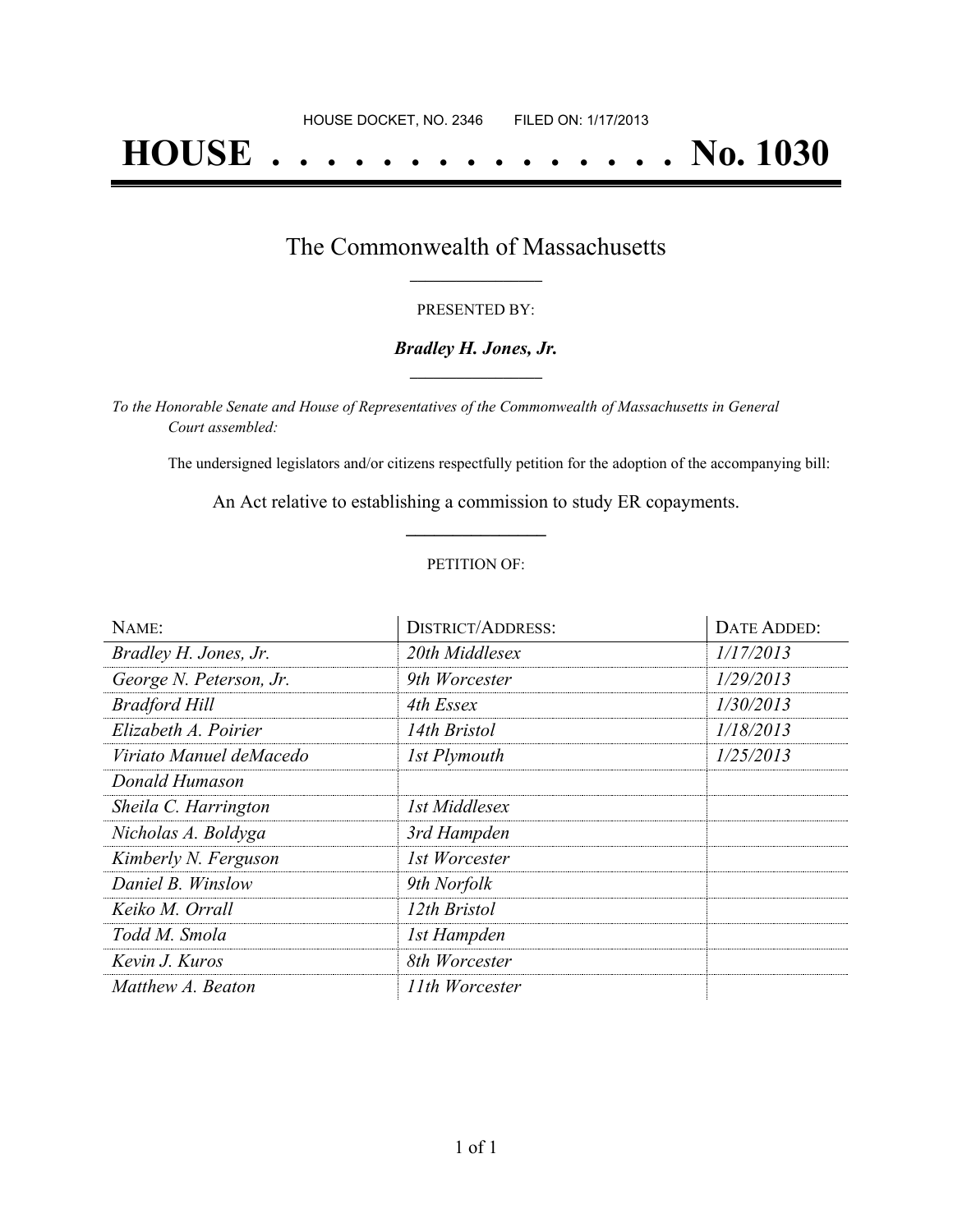#### HOUSE DOCKET, NO. 2346 FILED ON: 1/17/2013

## **HOUSE . . . . . . . . . . . . . . . No. 1030**

By Mr. Jones of North Reading, a petition (accompanied by bill, House, No. 1030) of Bradley H. Jones, Jr., and others for an investigation by a special commission (including members of the General Court) relative to controlling MassHealth costs through reductions in non-emergency care provided in hospital emergency rooms. Health Care Financing.

### [SIMILAR MATTER FILED IN PREVIOUS SESSION SEE HOUSE, NO. *2089* OF 2011-2012.]

## The Commonwealth of Massachusetts

**\_\_\_\_\_\_\_\_\_\_\_\_\_\_\_ In the Year Two Thousand Thirteen \_\_\_\_\_\_\_\_\_\_\_\_\_\_\_**

An Act relative to establishing a commission to study ER copayments.

Be it enacted by the Senate and House of Representatives in General Court assembled, and by the authority *of the same, as follows:*

|                | SECTION 1. There shall be a special commission to be referred to as the MassHealth                 |
|----------------|----------------------------------------------------------------------------------------------------|
| 2              | Cost Control Commission to investigate the use of co-payments for MassHealth members with          |
| 3              | the goal of encouraging the most cost effective use of health care resource. The investigation     |
| $\overline{4}$ | shall include, but not be limited to, the study of savings that would result from charging a small |
| 5              | co-payment for the use of emergency care in non-emergency situations, in order to discourage       |
| 6              | the inappropriate use of health care resources. Inappropriate use of health care resources may be  |
| 7              | defined as an instance in which an individual seeks care in an emergency room department but       |
| 8              | whose medical needs do not warrant in-patient medical care.                                        |
|                |                                                                                                    |

 The commission shall investigate possible cost-savings for the MassHealth program and any positive and negative deterrent effects a co-payment will have on MassHealth members, in encouraging members to use primary care rather than emergency care in non-emergency situations.

 The MassHealth Cost Control Commission shall consist of 9 members. 1 member who shall be a representative of a major hospital within the commonwealth, appointed by the Governor; 1 member who shall be an advocate for MassHealth members, appointed by the director of Medicaid; 1 member who shall be an expert in national health care policy, appointed